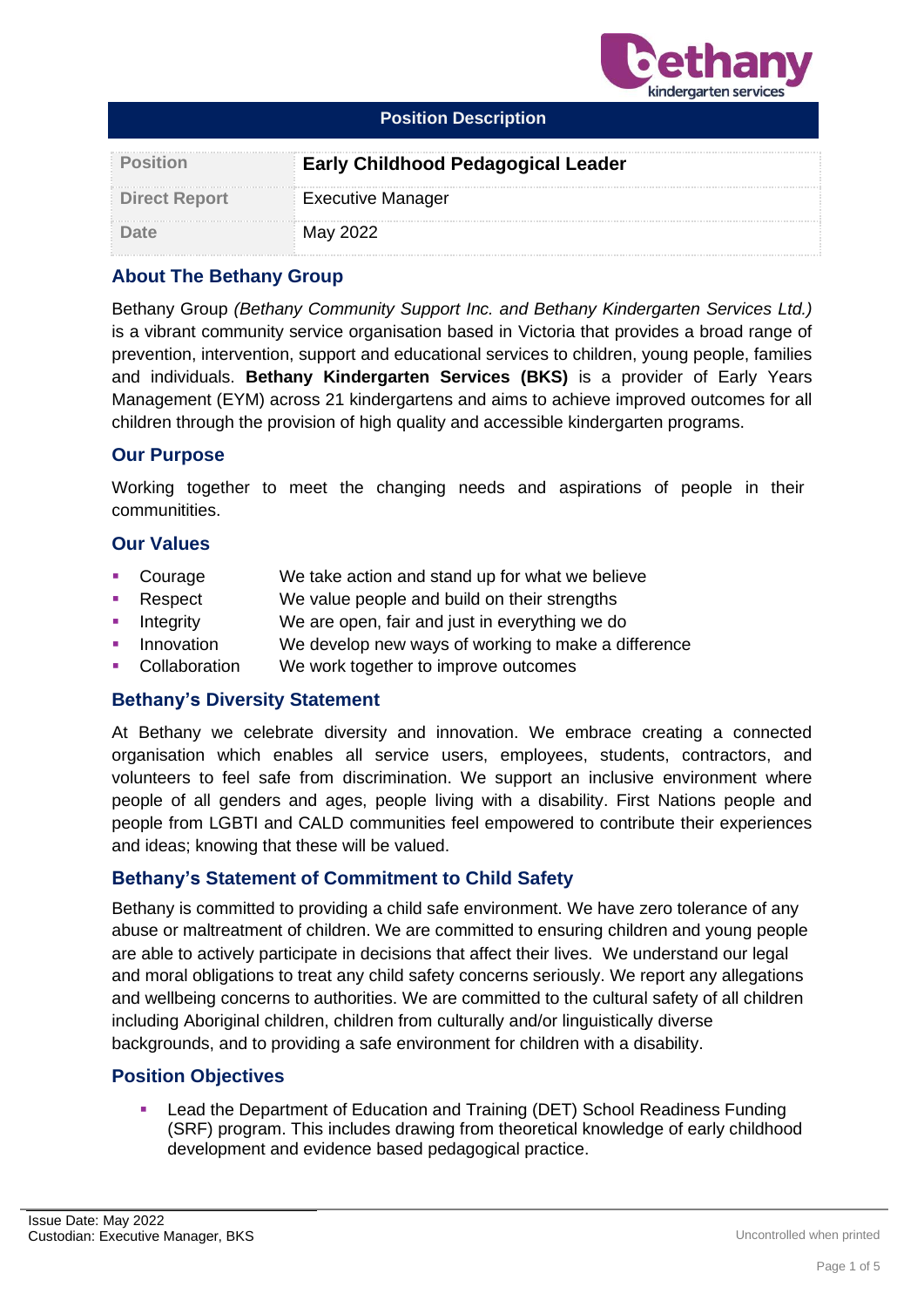

- Develop and acquit SRF plans for each kindergarten in consultation with Kindergartens Leaders, Service Managers, and the BKS Finance Team. Consider local data identifying community, educator and child needs.
- **Provide Pedagogical Leadership across BKS.**
- Meet the individual needs of each kindergarten by developing mentoring and coaching plans in conjunction with Service Managers and educators.
- **■** Model, advocate for and support best practice, high quality teaching and learning for all children in each kindergarten.
- Collaborate and work with the Executive Manager, Service Managers, SRF team, Kindergarten Leaders, educators, parents and families as partners in children's learning.

## **Key Responsibilities**

- Undertake all responsibilities and activities associated with being a Pedagogical Leader for services within the organisation, in accordance with the Education and Care Services National Law Act 2010 and the Education and Care Services National Regulations or Children's Services Act 1996 and the Children's Services Regulations 2009.
- Operate within the requirements of BKS policies and procedures, as well as funding and regulatory requirements.
- Act in accordance with the authority delegated by BKS in dealing with situations of an urgent nature requiring immediate action, ensuring compliance with the Act and the Regulations.
- **•** Provide day to day supervision and line management responsibilities to the SRF Administration Officer and SRF Additional Educator.
- Respect the confidentiality of information relating to parents and children and comply with the organisations privacy policy.
- Undertake review and evaluation of programs and professional practice in the context of mentoring and coaching at each service. Provide written and verbal advice.
- Support educators to develop educational programs that are appropriate to the individual developmental needs and interests of children.
- Support educators to be able to effectively document children's learning and development and include this in planning cycles.
- **Communicate with each kindergarten to ensure a coaching plan is developed,** reviewed and implemented.
- Recommend and participate in professional development of staff in consultation with the Service Managers and Executive Manager.
- **Research and monitor curriculum practices in accordance with the National Quality** Frameworks and provide feedback and guidance to staff and educators.
- **Plan and support the facilitation of educator professional development, training and** support.
- **EXECT** Strengthen educators' knowledge and understanding of the principles of best practice to ensure innovative and responsive programs are delivered.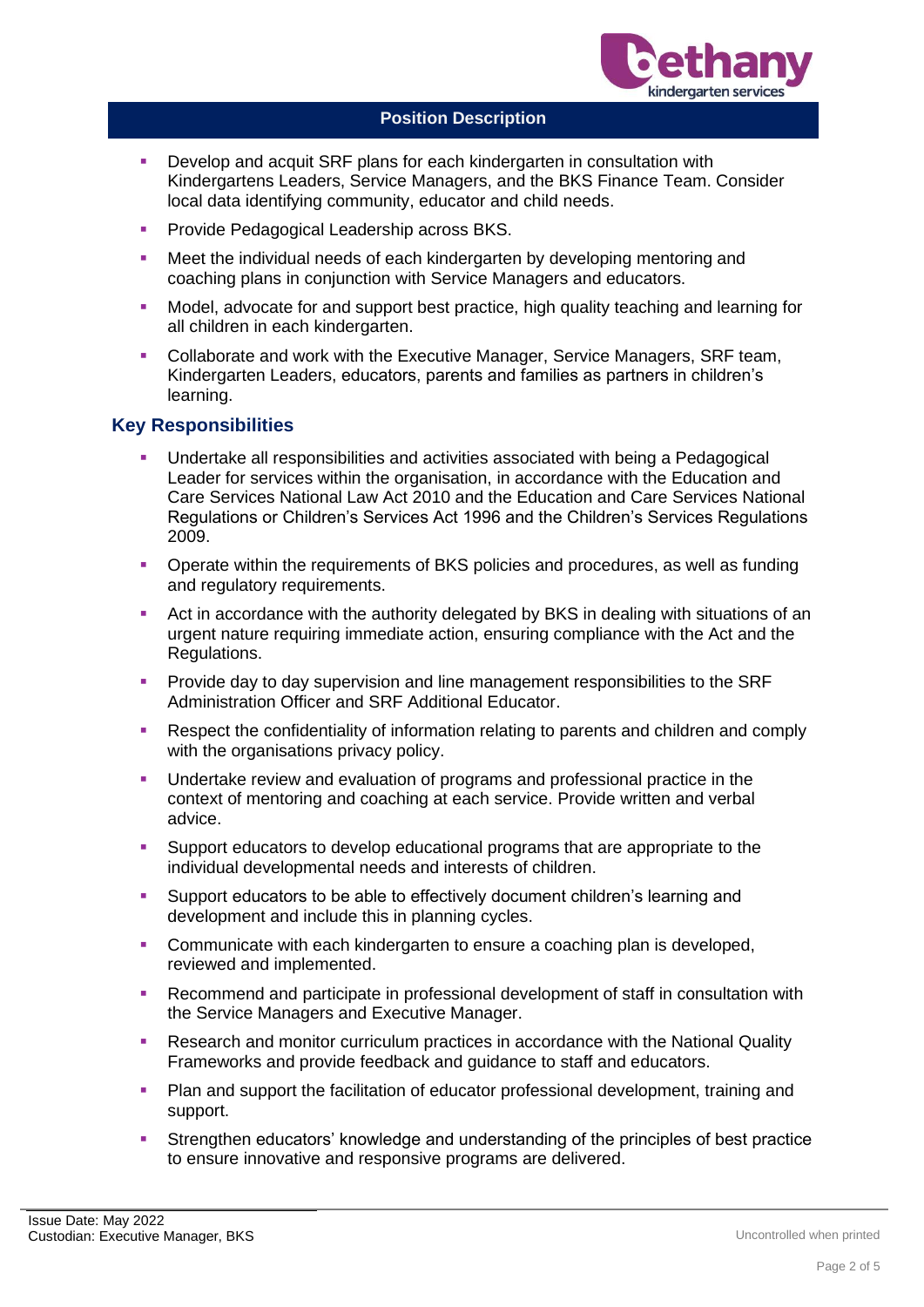

- Provide input as required into the review and development of Quality Improvement Plans for services.
- Prepare written reports concerning service provision and any issues relating to service as requested.
- Maintain up to date plans, case notes and coaching actions and activities.
- Oversee and facilitate input of SRF data, plans and acquittals in Kindergarten Information management System (KIMS).
- Liaise and work cooperatively with SRF key stakeholders including DET, Barwon Health and other SRF menu item providers.
- Report to the Service Managers and Executive Manager on regulatory issues identified at services.
- Maintain knowledge of current research about curriculum, pedagogy and innovate early childhood education and practice to utilize when guiding others when reflecting on their practice.
- Adhere to all service OH&S safety procedures.
- Other duties as directed, including backfill and break cover if required.

#### **Accountability and extent of authority**

- The Pedagogical Leader is directly accountable to the Executive Manager.
- **The Pedagogical Leader has the authority to take such action as is necessary to** ensure that the health and safety of children and their families are maintained within the service and on approved activities outside the service.
- The Pedagogical Leader is responsible for making recommendations to the Executive Manager and Service Managers on matters relevant to the educational program and its impact on the operation of the service.

### **Key Selection Criteria**

#### *Essential:*

- **1.** Qualifications suitable for an early childhood teacher under the Education and Care Services National Law Act 2010; Education and Care Services National Regulations 2011 and the DET Victorian kindergarten policy, procedures and funding criteria. Including a current Victorian Institute of Teaching Registration (VIT).
- **2.** Demonstrated knowledge of Early Childhood learning and development theory, the Victorian Early Years Learning and Development Framework and the National Quality Framework, Child Safe Standards and other relevant legislation governing the operation of kindergartens.
- **3.** Experience leading, coaching, mentoring and developing teachers and educators in an early years setting. Including facilitating guided discussions and providing recommendations for appropriate professional development.
- **4.** Demonstrated ability to communicate effectively and professionally with a wide range of people including management, colleagues, children and families and other professionals.
- **5.** Demonstrated ability to consult and collaborate with educators to develop and confirm approaches to learning programs and documentation.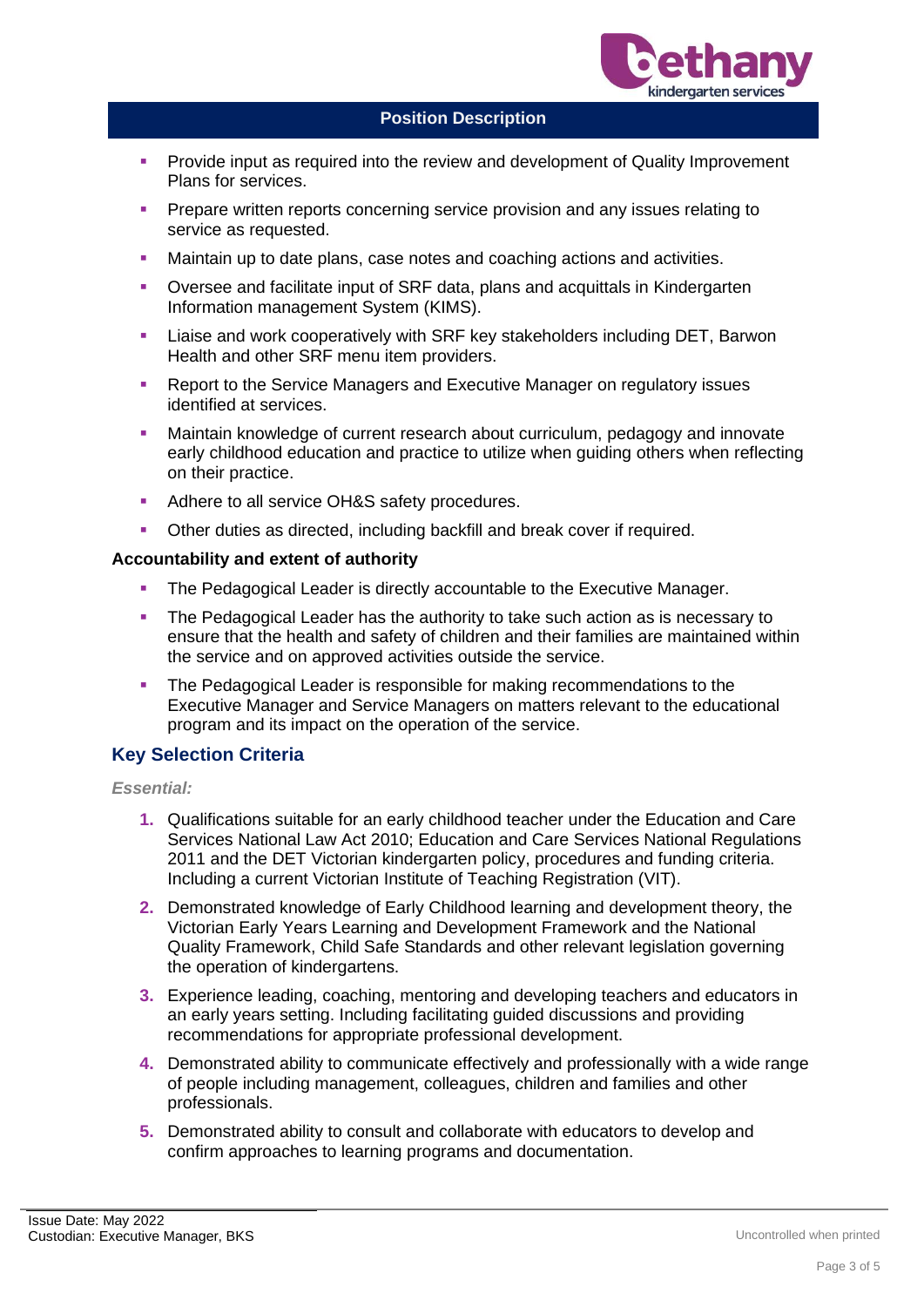

- **6.** Demonstrated ability to lead and participate in reflective discussions and considerations on practice and the implementation of the VEYLDF with a focus upon interactions, routines, intentional teaching, teaching and learning.
- **7.** Experience reviewing current programs of learning and documentation at the service.
- **8.** The ability to plan, prioritise and work autonomously.

## **Personal Attributes & Capabilities**

- **E** Align to the Bethany Values
- **EXEDENT** Ability to work in a cooperative, flexible and professional manner.
- **•** Ability to ensure confidentiality of information.

## **Conditions and Remuneration**

| <b>Salary</b>                                | This position is classified under the Victorian Early Childhood<br>Teachers and Educators Agreement 2020 (VECTEA).                                                                                                                                                                                                      |  |
|----------------------------------------------|-------------------------------------------------------------------------------------------------------------------------------------------------------------------------------------------------------------------------------------------------------------------------------------------------------------------------|--|
| <b>Conditions</b>                            | • Employment in this position is ongoing.<br>All other conditions of employment as per the VECTEA.                                                                                                                                                                                                                      |  |
| <b>COVID-19</b>                              | Bethany is an essential service, and all employees are classified as<br>essential workers. To comply with the CHO directions, all<br>employees must provide evidence of their Covid-19 vaccination.                                                                                                                     |  |
| Out of hours work                            | Occasional attendance at out-of-hours meetings to support the<br>service and the community is a requirement of this position.                                                                                                                                                                                           |  |
| <b>Travel</b>                                | Travel will be required to other Bethany sites across the Geelong<br>and Bellarine regions. Travel between sites will be in your own car,<br>with travel reimbursement provided.                                                                                                                                        |  |
| <b>Physical</b><br><b>Requirements</b>       | Standing for long periods - Frequent<br>Walking - Frequent<br>Sitting - Frequent<br>Bending - Frequent<br>Lifting - Frequent<br>Driving - Frequent<br>u.<br>Acknowledging the impact of Covid-19 restrictions, work may<br>include remote access and Working from Home arrangements<br>as required by the organisation. |  |
| Right to<br>work<br>- in<br><b>Australia</b> | You must either be an Australian citizen; or have permanent<br>residence status; or an appropriate visa issued by the Department<br>of Immigration and Citizenship that entitles the employee to work in<br>Australia.                                                                                                  |  |